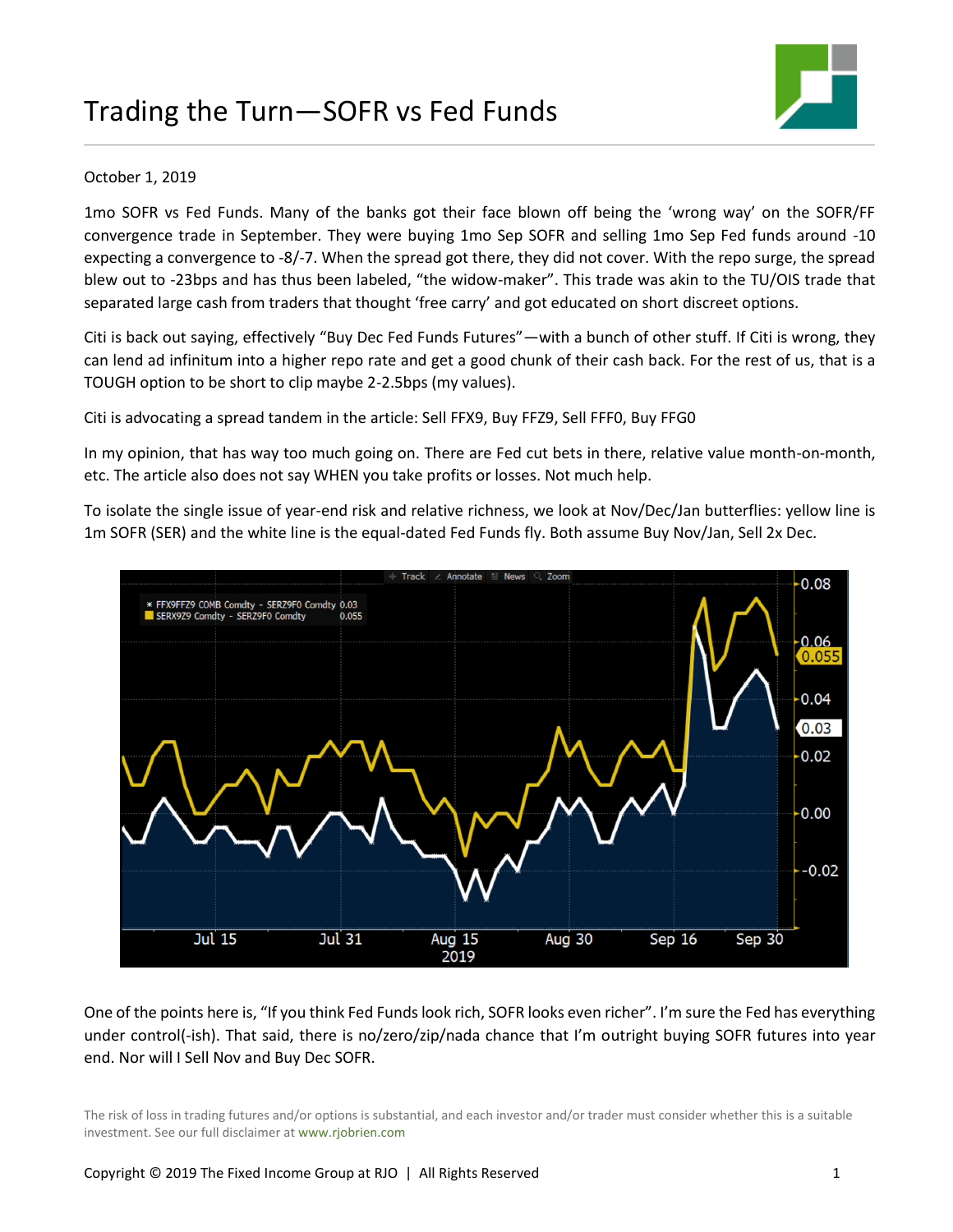I think the way to play this is to Buy Dec/Jan Fed Funds spread and Sell Dec/Jan SOFR spread. Since all legs of this trade are rich, the question is really, "When does the richness come out? And, does it come out uniformly between SOFR and Funds?"

My suggestion is for those who trade the Z/F Funds/SOFR tandem, that you be prepared to carry the Dec legs thru terminal valuation (12/31). Now if something does go haywire with year-end, this package will be a homerun and we simply book it (like what happened in Sep). My theory is that the Fed will, one way or another flood repo liquidity OVER year end and cause a greater decline in JAN SOFR even if Fed Funds futures also trade back to fair value.

Green line is the FF/SOFR futures spread tandem: Buy Dec/Jan FF, Sell Dec/Jan 1mSOFR (note this spread is valued on left-side Y-axis).



I'm a buyer at 1bp. Risk to -0.5bps thru Dec. Take profits above 3bps and look for a net/net P&L of 1-2bps if carried over year end. The big component is the discreet option and the need for the Fed to 'flood liquidity OVER yearend'—not just up TO year end. And THAT is why we want to be long Jan SOFR vs Funds.

JC- for The Fixed Income Group at R.J. O'Brien

The risk of loss in trading futures and/or options is substantial, and each investor and/or trader must consider whether this is a suitable investment. See our full disclaimer at www.rjobrien.com